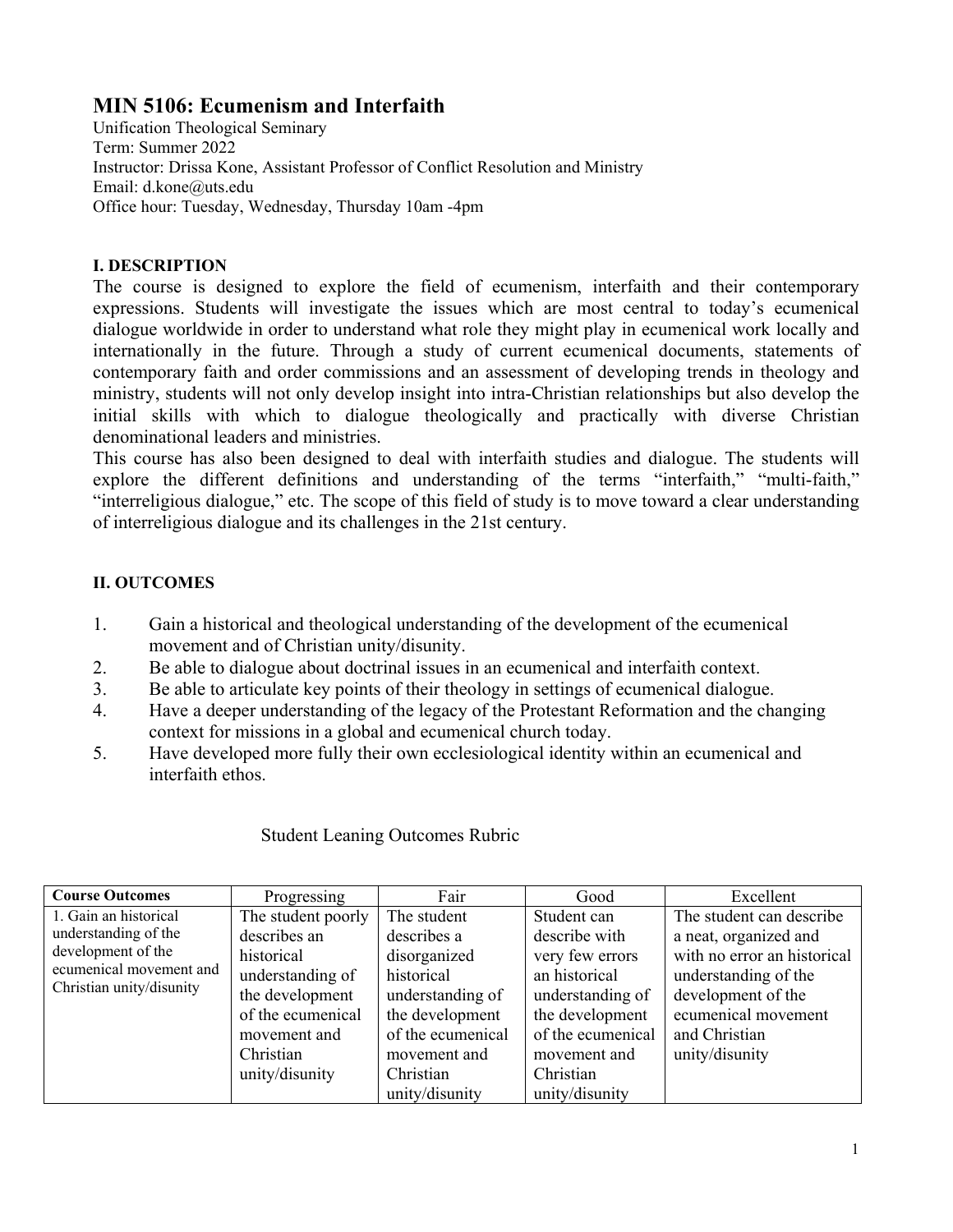| 2. Able to dialogue about<br>doctrinal issues in an<br>ecumenism and interfaith<br>context                                                                         | The student is not<br>able dialogue to<br>dialogue about<br>doctrinal issues in<br>an ecumenism and<br>interfaith context                                               | The student can<br>dialogue in a<br>disorganized<br>manner about<br>doctrinal issues in<br>an ecumenism and<br>interfaith context                                                  | The student can<br>dialogue with<br>few errors about<br>doctrinal issues<br>in an ecumenism<br>and interfaith<br>context                                                      | The student can<br>effectively dialogue with<br>no error about doctrinal<br>issues in an ecumenism<br>and interfaith context                                     |
|--------------------------------------------------------------------------------------------------------------------------------------------------------------------|-------------------------------------------------------------------------------------------------------------------------------------------------------------------------|------------------------------------------------------------------------------------------------------------------------------------------------------------------------------------|-------------------------------------------------------------------------------------------------------------------------------------------------------------------------------|------------------------------------------------------------------------------------------------------------------------------------------------------------------|
| 3. Be able to articulate key<br>points of their theology in<br>an ecumenical and<br>interfaith context.                                                            | The student poorly<br>articulate key<br>points of their<br>theology in an<br>ecumenically and<br>interfaith context                                                     | The student in a<br>disorganized<br>manner articulates<br>key points of their<br>theology in an<br>ecumenical and<br>interfaith context                                            | The student<br>articulates with<br>few errors' key<br>points of their<br>theology in an<br>ecumenical and<br>interfaith context                                               | The student clearly and<br>without error articulate<br>key point points of their<br>theology in an<br>ecumenical and interfaith<br>context                       |
| 4. Have a deeper<br>understanding of the<br>legacy of the<br>Reformation and the<br>changing context for<br>mission in a global and<br>ecumenical church<br>today. | The student has a<br>poor understanding<br>of the legacy of the<br>Reformation and the<br>changing context for<br>mission in a global<br>and ecumenical<br>church today | The student has a<br>disorganized<br>understanding of the<br>legacy of the<br>Reformation and the<br>changing context for<br>mission in a global<br>and ecumenical<br>church today | The student<br>understands with<br>few errors the<br>legacy of the<br>Reformation and<br>the changing<br>context for mission<br>in a global and<br>ecumenical church<br>today | The student understands<br>with no error the legacy<br>of the Reformation and<br>the changing context for<br>mission in a global and<br>ecumenical church today. |
| 5.<br>developed<br>Have<br>more fully their own<br>ecclesiological<br>within<br>identity<br>an<br>ecumenical<br>and<br>interfaith ethos.                           | The student poorly<br>developed their<br>own<br>ecclesiological<br>identity within an<br>ecumenical and<br>interfaith ethos                                             | The student<br>develops in a<br>disorganized<br>manner their own<br>ecclesiological<br>identity within an<br>ecumenical and<br>interfaith ethos                                    | The student<br>develops with few<br>errors an<br>ecclesiological<br>identity within an<br>ecumenical and<br>interfaith ethos                                                  | The student develops a<br>clear and concise<br>ecclesiological identity<br>within an ecumenical and<br>interfaith ethos                                          |

#### **III. REQUIREMENTS**

• Online students are expected to log in regularly on Canvas each week. Even Though assignment can be completed according to each student's schedule, it is important to be present throughout the course week. It is not acceptable to do everything in one session and ignore the course for the rest of the week (missing the chance to interact with others and potentially missing important communications). Students must have access to the Internet, a (real) computer, and Microsoft Word iPads and similar devices allow you to perform many, but not all, of the required activities. Students must have the proper hardware/software (video camera, microphone, etc.) to participate in synchronous learning sessions and to record presentations. Late assignments are not accepted.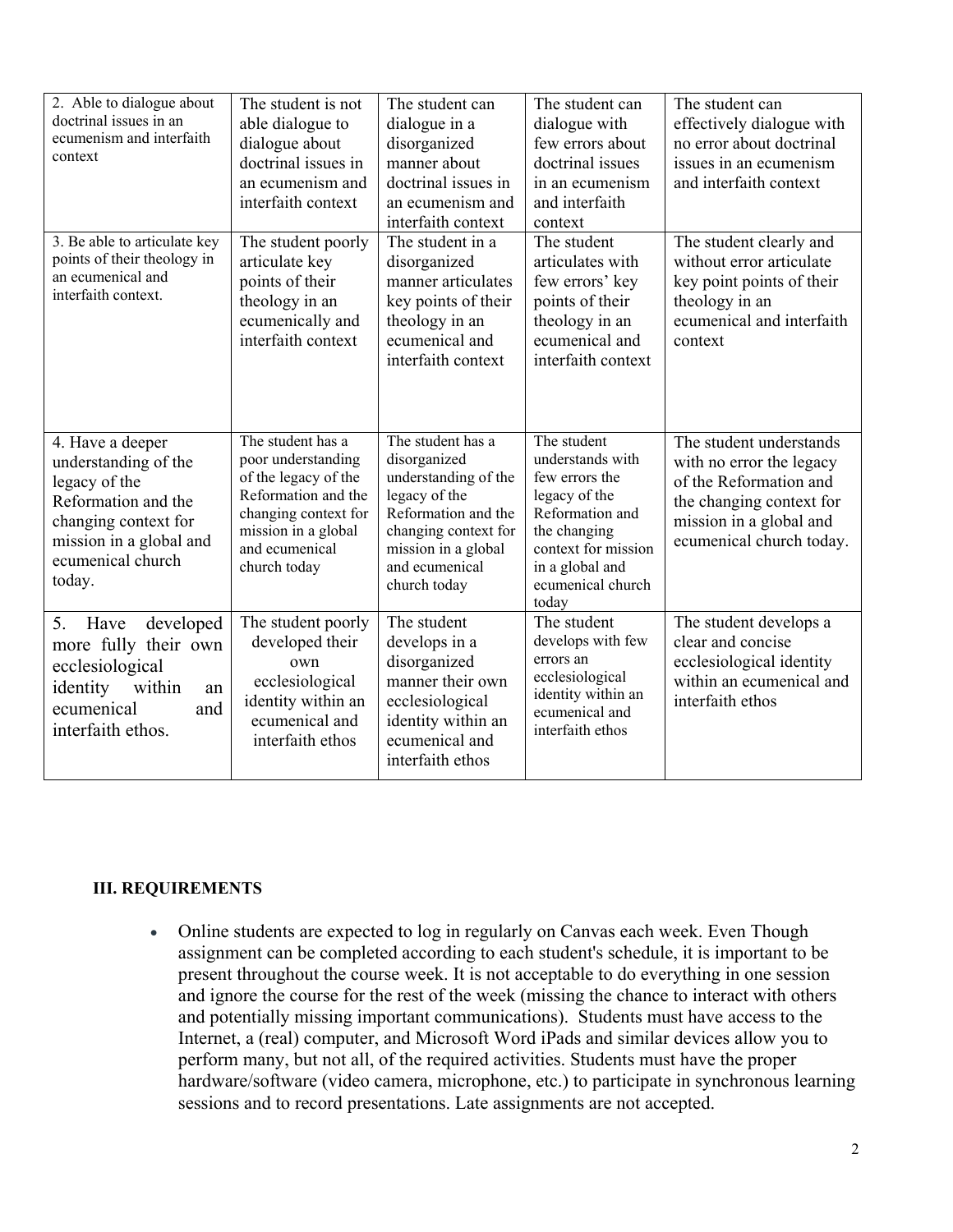- **ACADEMIC INTEGRITY:** Plagiarism is a form of dishonesty that occurs when a student passes off someone else's work as his or her own. This can range from failing to cite an author for ideas incorporated into a student's paper to cutting and pasting paragraphs from different websites, to handing in a paper downloaded from the Internet. This includes buying or submitting a paper written by a third party. All are considered forms of "plagiarism" and a violation of the Seminary's academic integrity policy. The student may repeat or fail the assignment. In cases of serious or repeated violations, the instructor has the option of having the student fail the course or of reporting the student to the Vice President of Academic Affairs for disciplinary action. Possible disciplinary actions include probation, suspension, or withdrawal.
- **NETIQUETTE:** When posting online or by email, you need to follow the same ethical standards and laws as you would in face-to-face communications. Your language should be respectful of faculty members and fellow students. Do not post private or confidential information about anyone, and do not provide personal information that could put yourself at risk. The Seminaries LMS has robust security measures to protect communication between teacher and student. Yet please be aware that anything that you post in discussions and groups in which other students participate can be retrieved by others and copied. Do not download and share course materials without permission of the instructor, as this may violate copyright. UTS reserves the right to delete postings on UTS maintained sites that are considered insensitive, harassing, or illegal. Language that is illegal, obscene, defamatory, threatening, infringing of intellectual property rights, invasive of privacy, profane, libelous, threatening, harassing abusive, hateful, or embarrassing to any person or entity, or otherwise, is a violation of the Student Code.

### **IV. GRADING\***

In computing the cumulative grade point average (G.P.A.) the following quality point scale is used:

| $A\,4.00$ | $A - 3.67$ | $B+3.33$  |
|-----------|------------|-----------|
| B 3.00    | $B - 2.67$ | $C+2.33$  |
| $C$ 2.00  | $C - 1.67$ | $D+1.33$  |
| D 1.00    | $D - 0.67$ | $F\ 0.00$ |

Incompletes are given only when there are compelling medical or personal reasons.

\*See college catalog for a detailed grading policy.

This scale severely penalizes Fs. Therefore, it is better to hand in a poorly done assignment than not to hand one in at all. Grades for each assignment are recorded by letter, and are understood as follows: Excellent (A) Good (B) Acceptable (C, D) Failure (F)

Failure to hand in an assignment will result in an F for that assignment.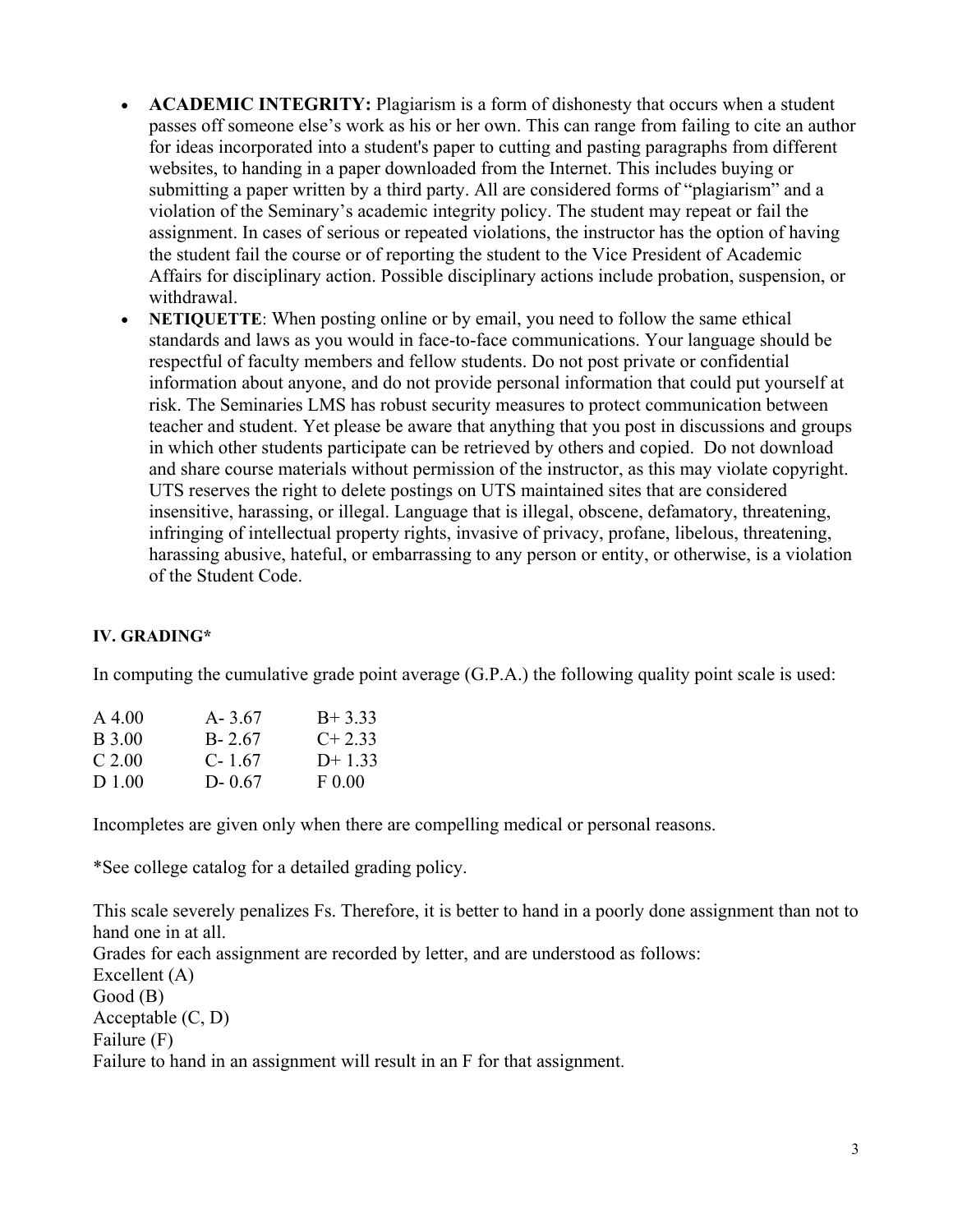# **V. TEXTS**

# **Required Text:**

Cros, Jeffrey, McManus Eamon, Riggs, Ann. *Introduction to Ecumenism*. New York: Paulist Press, 1998. ISBN: 0-8091-3794-1, \$18.91.

Raiser, Konrad. *Ecumenism in Transition: A Paradigm Shift in the Ecumenical Movement.* Geneva: WCC Publications, 1991. ISBN-10: 2825409960, \$14.98.

Knitter, Paul. *One Earth Many Religions: Multifaith Dialogue and Global Responsibility.* Orbis Books, 1995. ISBN-10: 1570750378, \$16.00.

Cleveland, Christena. *Disunity in Christ: Uncovering the Hidden Forces that Keep Us Apart.* Downers Grove, IL: IVP Books, 2013. ISBN-10: 0830844031, \$10.00

# **VI. PLAN OF LECTURES**

Students must read all required sections/chapters of the text and handouts before the class and submit weekly writing assignments throughout the course. The schedule may change.

#### **Assignment Descriptions:**

### *Grade Distribution:*

- 1. Weekly discussion (20%)
- 2. Weekly Essay (20%)
- 3. Report on an interfaith dialogue (20%)
- 4. Final Paper (40%)  $Total = 100\%$

#### *Weekly Assignment Discussion and Participation*:

The first part of the week will focus on discussion questions regarding one issue related to the topic of the week. Regarding weekly discussion, every participant is expected to post a primary comment and to respond to others, thus generating a (potentially endless) thread. Posts are expected to contain observations, additional information, commentary and/or open-ended, critical thinking questions on the topic assigned by the instructor. Primary posts need to offer real substance for discussion by applying one or more of the above criteria. Participants have ample freedom in deciding what exactly they want to offer if it has constructive value for the discussion (though it may of course be critical of any statement or element of the course).

The second part of the course will be a short essay on the topic of the week. The essay must be no longer than two pages, but it must be an in-depth analysis of the topic. While this is an assignment, please provide evidence that you have not only thought about your topic but have done reading in ecumenism/interfaith to give depth and background to your essay.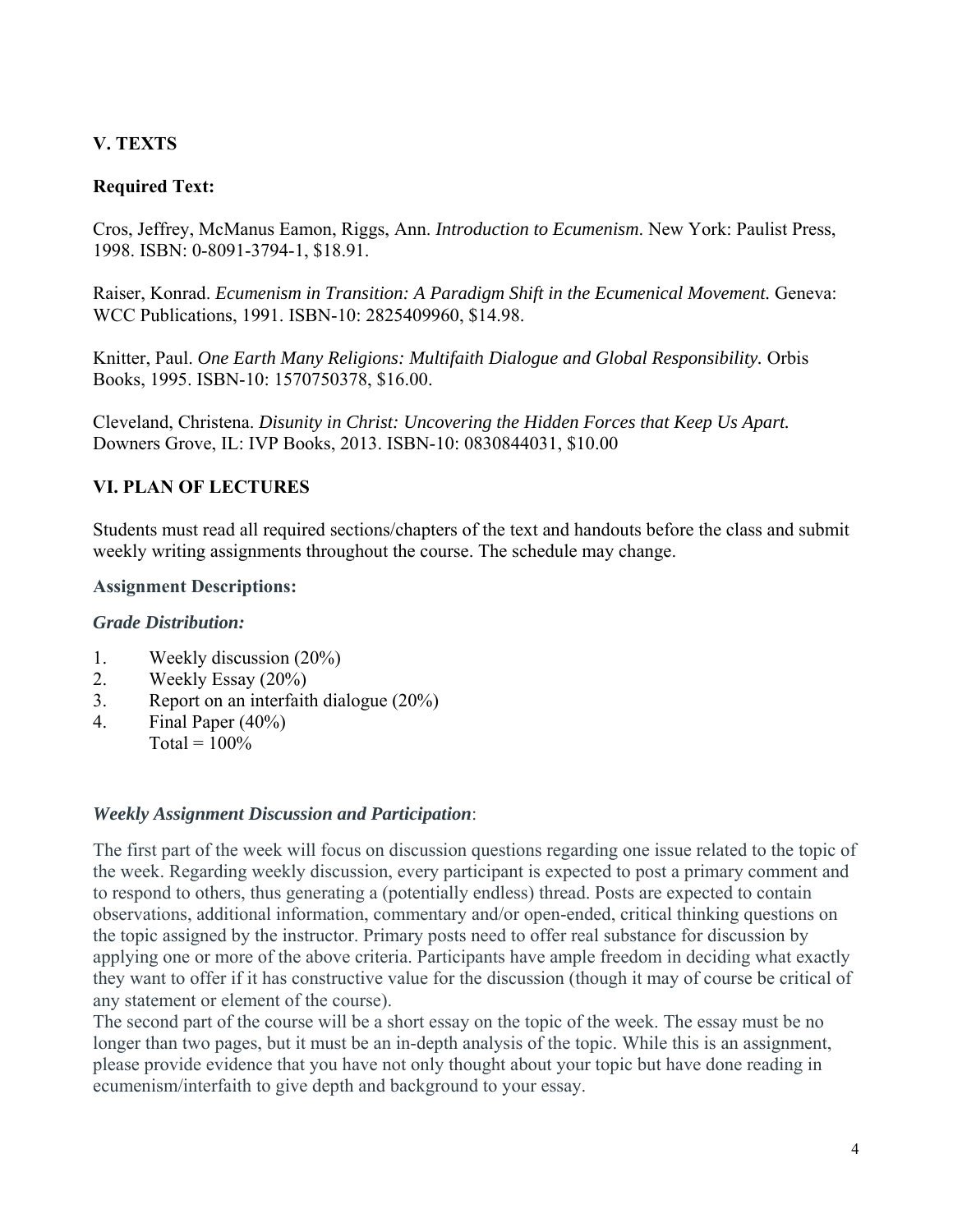Each student will give a report on an ecumenical/interfaith event that he/she organized or attend. Details guideline will be given for the reports.

**FINAL PAPER OR PROJECT**: Final paper (10-12 pages) on a topic decided by student in consultation with the professor. More details will be offer to the students for the final Paper/project.

Due Days:

- Assignment: Discussion Must be posted by Wednesday midnight.
- Essay: Essay must be posted by Saturday midnight
- Once each person has participated within the time as described above, discussions remain open for the rest of the course and are welcome to continue if there is interest on the part of one or more participants.
- Student must submit their interfaith report by the end of week 7.

| Session | Date             | Topics                                                                                                                                                                                                                                                                                                                                                                                                                                                                                                      | Readings/Videos                                                                             |
|---------|------------------|-------------------------------------------------------------------------------------------------------------------------------------------------------------------------------------------------------------------------------------------------------------------------------------------------------------------------------------------------------------------------------------------------------------------------------------------------------------------------------------------------------------|---------------------------------------------------------------------------------------------|
| 1.      | Wed. Jun15 2022  | Lecture 1: Syllabus, reading material<br>Definition of terms: Ecumenism,<br>interfaith, multi-faith, interreligious<br>dialogue, etc.<br>A Brief Historical overview: Discuss<br>and assign topics for weekly<br>ecumenical/interfaith dialogue.<br>Discussion: For what purposes your<br>faith tradition is involved in<br>ecumenical or interfaith work? Explain.<br>Is there any non-negotiable in your<br>faith tradition that you do not feel you<br>can dialogue about with others? If yes<br>explain | Introduction to the<br>Course Gros: Chapters<br>$1 - 3$                                     |
|         | Sat. Jun18, 2022 | Essay: What theological issues divided<br>the church at the Council of Nicea?<br>What do you think prevent the<br>opposing parties to dialogue?                                                                                                                                                                                                                                                                                                                                                             | The Church and the<br>Churches Interfaith: The<br><b>Trinity Barth: Chapters</b><br>$1 - 3$ |
| 2.      | Wed. Jun 22,2022 | Lecture 2: History of the Ecumenical<br>Movement interfaith<br><b>Discussion:</b> Is there any division over<br>the theological view of God in your<br>faith tradition? Explain the difference<br>theological views. Can those<br>differences be reconciled or healed? If<br>yes how?                                                                                                                                                                                                                       | Raiser: Chapters 1-2                                                                        |

### **COURSE SESSIONS**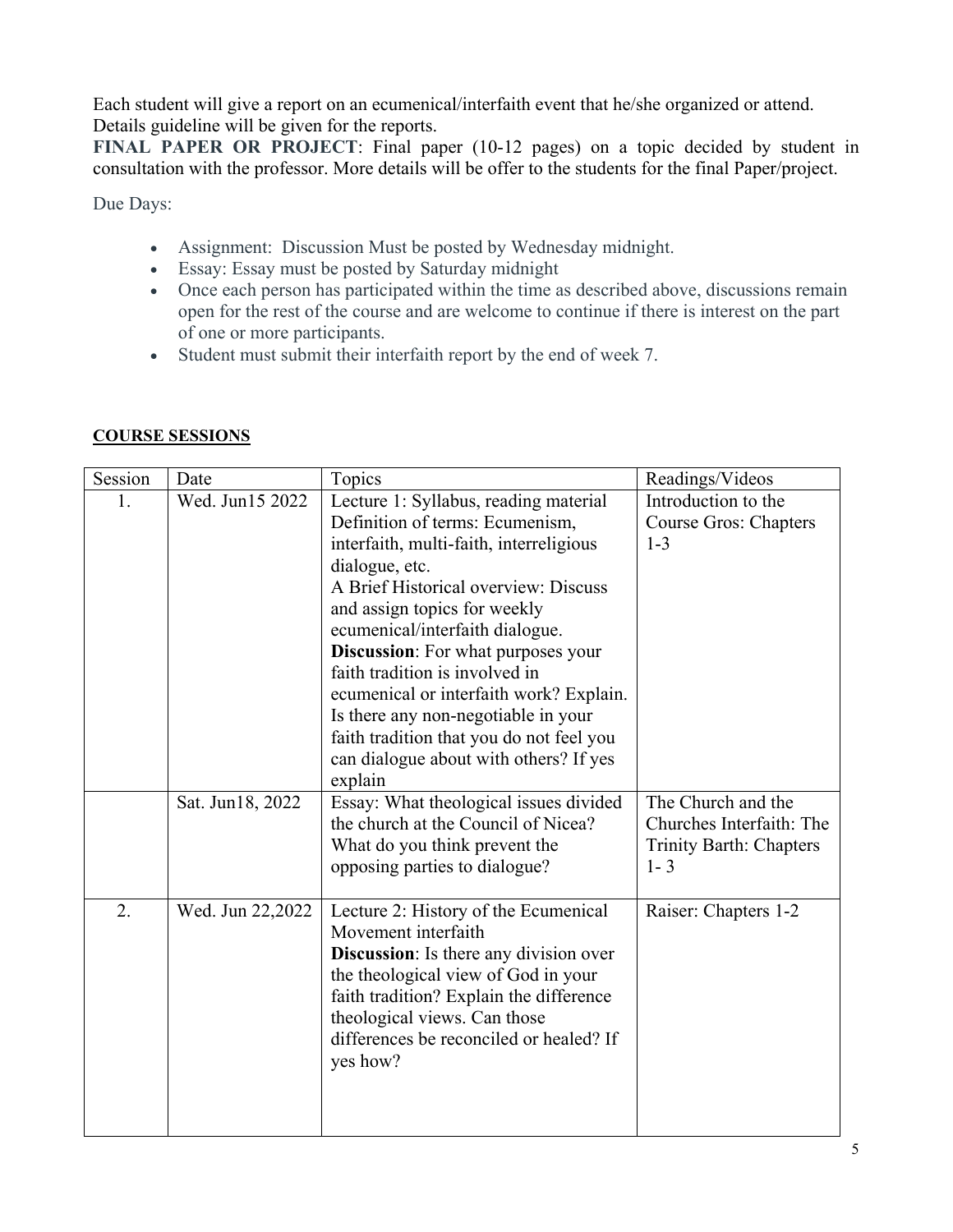|    | Sat Jun.25, 2022     | Essay: What led Martin Luther to start<br>a reformation movement?<br>What comes first in your faith<br>tradition? Salvation by action or by<br>faith alone (Grace)? Explain why?<br>2. Was there any major shift in your<br>faith tradition regarding the salvation<br>of non-members? What was the shift<br>about? What caused it? | https://www.oikoumene.<br>org/en/resources/docum<br>ents/wcc-<br>programmes/ecumenical<br>-movement-in-the-21st-<br>century/foundational-<br>texts/challenges-facing-<br>the-ecumenical-<br>movement-in-the-21st-<br>century |
|----|----------------------|-------------------------------------------------------------------------------------------------------------------------------------------------------------------------------------------------------------------------------------------------------------------------------------------------------------------------------------|------------------------------------------------------------------------------------------------------------------------------------------------------------------------------------------------------------------------------|
| 3. | Wed Jun 29, 2022     | Lecture3: Contemporary Ecumenical<br>Movements and the Challenges in<br>Today's World:<br>Discussion: Is there only one way to<br>salvation or many ways?<br>1. What is the most serious challenge<br>your faith tradition is facing in the 21st<br>Century?<br>2. What solution do you suggest<br>addressing the challenge?        | https://www.oikoumene.<br>org/en/about-us/self-<br>understanding-<br>vision/cuv/the-wcc-s-<br>organizational-structure<br>Reading: Knitter, One<br>Earth Many Religions<br>Chap 3: Pp.39-53                                  |
|    | Sat July 2, 2022     | Essay: I am the way the truth<br>3. In a Dialogue session, how will you<br>introduce the concept of God in your<br>faith tradition to a religiously diverse<br>group?                                                                                                                                                               | Reading: Gros Chap 7<br>pp. 133-153                                                                                                                                                                                          |
| 4. | Wed. July 6,<br>2022 | Workings and History of the WCC<br>(World Council of Churches) and<br>National Councils / The WCC's<br>Organizational Structure Interfaith<br>Discussion: Do you think a worldwide<br>religious institution is necessary for the<br>unity of God's people?<br>If yes, why? if not explain                                           | https://www.oikoumene.<br>org/about-the-wcc/self-<br>understanding-and-<br>vision                                                                                                                                            |
|    | Sat. July 9, 2022    | Essay: The Holy Land of Jerusalem<br>What reasons led to the crusades?<br>What prevent protagonists to engage in<br>a dialogue?                                                                                                                                                                                                     |                                                                                                                                                                                                                              |
| 5. | Wed July 13,<br>2022 | Lecture 4: What Goes Beyond<br><b>Religious Denominations? Principles</b><br>vs. Denominational Culture.<br>Discussion questions<br>Is unity possible between diverse                                                                                                                                                               | Kone, D. The Greatest<br>Virtues are Peace, Unity<br>and Forgiveness Chap3:<br>Pp. 31-37, Knitter, P.<br>One earth Many                                                                                                      |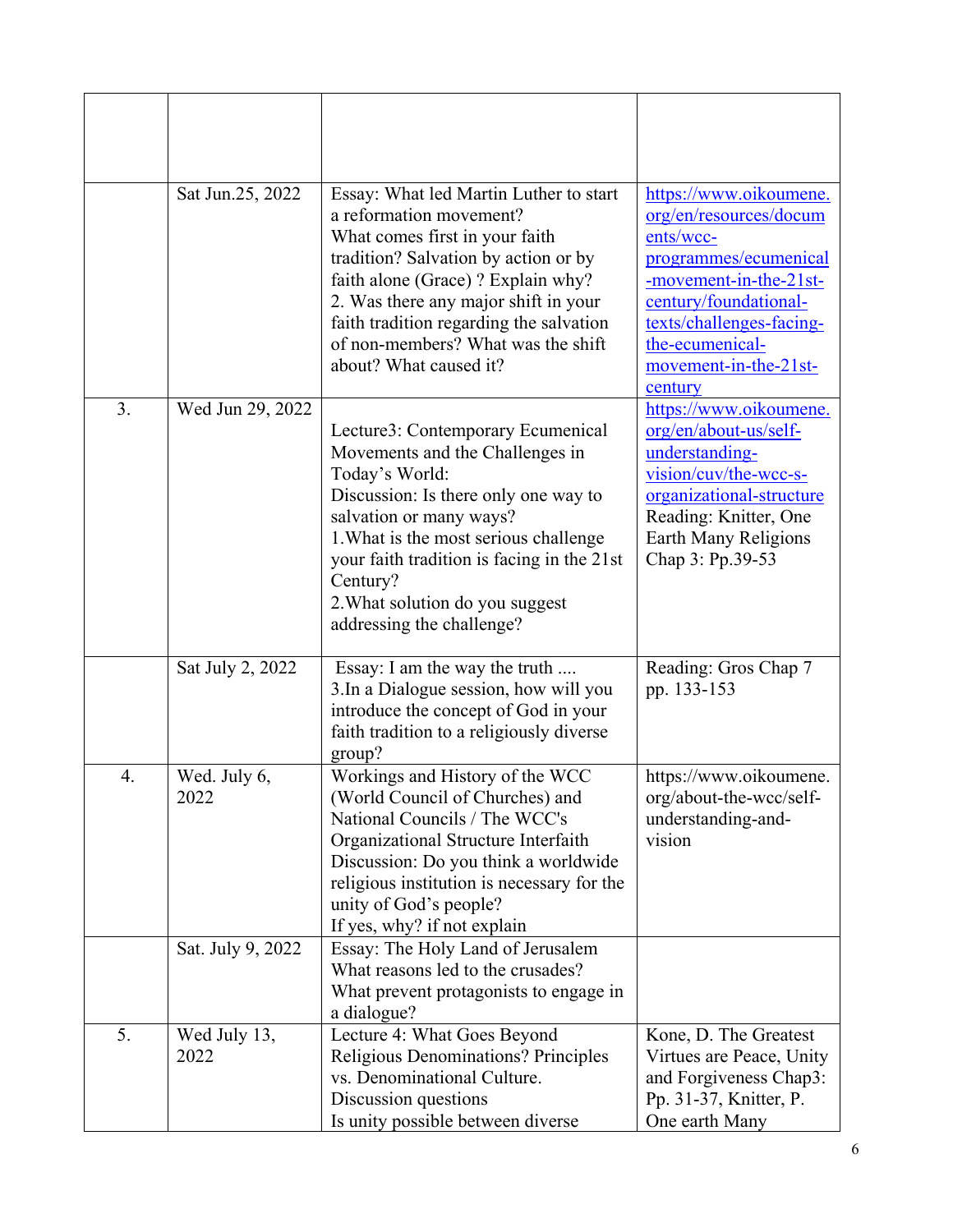|    |                       | religious denominations? What prevent<br>religious denomination to unite?                                                                                                                                                                                                                                                                              | Religions Chap 2: Pp.<br>$25 - 27$                                    |
|----|-----------------------|--------------------------------------------------------------------------------------------------------------------------------------------------------------------------------------------------------------------------------------------------------------------------------------------------------------------------------------------------------|-----------------------------------------------------------------------|
|    |                       | 1. What is the difference between<br>culture and principle? Give an                                                                                                                                                                                                                                                                                    |                                                                       |
|    |                       | example.<br>2. Do you know a role model who has<br>demonstrated a high level of                                                                                                                                                                                                                                                                        |                                                                       |
|    |                       | consciousness in your culture or<br>religion. Cite his/her name and explain                                                                                                                                                                                                                                                                            |                                                                       |
|    |                       | how he/her demonstrated a high level<br>of consciousness?                                                                                                                                                                                                                                                                                              |                                                                       |
|    |                       | 3. Is there a time in your life when you<br>have failed to practice any of these<br>principles? Which one? and what                                                                                                                                                                                                                                    |                                                                       |
|    |                       | lessons have you learned?                                                                                                                                                                                                                                                                                                                              |                                                                       |
|    | Sat July 16, 2022     | Essay: Who goes to heaven and who<br>goes to hell and why?<br>Bible verse.                                                                                                                                                                                                                                                                             | Knitter, Theologies of<br>Religions: Reading<br>Chap 1: Pp.19-44      |
|    |                       | 1. Name an assumption $\ell$ a popular<br>belief in your culture, ethnic group or                                                                                                                                                                                                                                                                      |                                                                       |
|    |                       | denomination. And what would be the<br>universal principle underlying this                                                                                                                                                                                                                                                                             |                                                                       |
|    |                       | hypothesis or belief?<br>2. What principle enables us to<br>establish strong and lasting bonds with<br>those who are different from us?<br>(Ethnic, religious, political, racial?)                                                                                                                                                                     |                                                                       |
|    |                       |                                                                                                                                                                                                                                                                                                                                                        |                                                                       |
| 6. | Wed July. 20,<br>2022 | Lecture 5: Understanding the<br>Theological Issues of Today's and the<br>Future of Ecumenism and Interfaith? /<br>Different Kinds of Dialogue<br>Discussion: Do you still believe that<br>people who die apart from Christ are<br>eternally separated from God and will<br>endure punishment in Hell for eternity?<br>Support your view with scripture | Knitter, One Earth<br>Many Religions:<br>Reading Chap 4: Pp.54-<br>72 |
|    | Sat July23, 2022      | Case Study: Doctrinal Issues in<br>Abrahamic Faith: The Sacrifice of                                                                                                                                                                                                                                                                                   |                                                                       |
|    |                       | Abraham<br>Essay: You are leading a dialogue<br>session and the issue of the promise                                                                                                                                                                                                                                                                   |                                                                       |
|    |                       | son is discussed?<br>Christian theologians in the room                                                                                                                                                                                                                                                                                                 |                                                                       |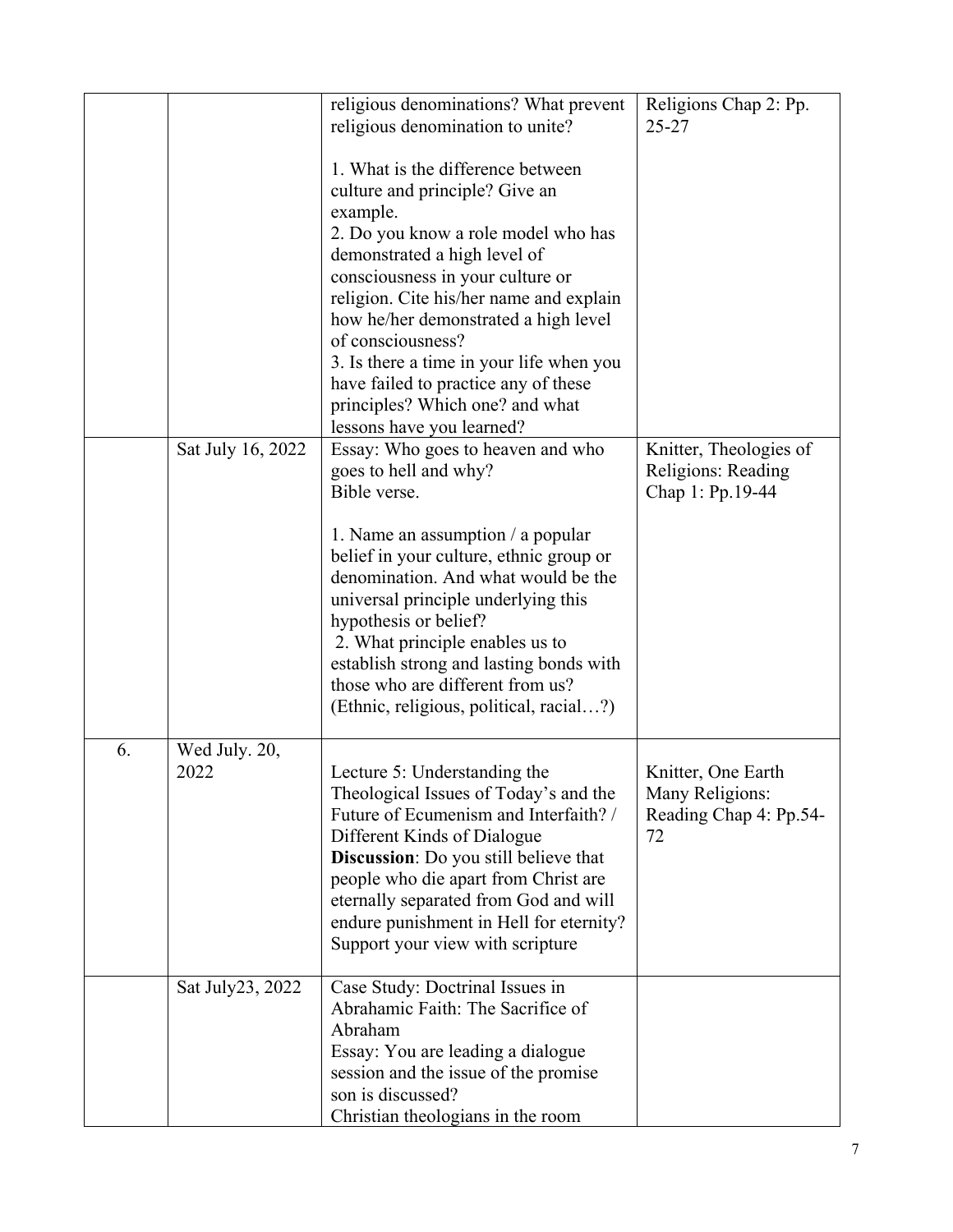|                |                   | argued that the son was Isaac citing the<br>Bible.<br>Muslim scholars argued back and cited<br>the Quran and the hadith that the<br>promise son was Ishmael.<br>If you were facilitating the dialogue,<br>how will you reconcile both views?<br>How will you conclude the dialogue<br>session?<br>How would you address the theological<br>issue of the sacrifice of Abraham in an<br>interfaith context? |                                                                                                                    |
|----------------|-------------------|-----------------------------------------------------------------------------------------------------------------------------------------------------------------------------------------------------------------------------------------------------------------------------------------------------------------------------------------------------------------------------------------------------------|--------------------------------------------------------------------------------------------------------------------|
| $\overline{7}$ | Wed July27,2022   | Interfaith dialogue organized in the<br>previous class: Report on the dialogue<br>see report guideline<br>How to Conduct an Interfaith<br>Dialogue: Principles and Guidelines,<br>the Facilitator's Role<br>Video as an example:                                                                                                                                                                          |                                                                                                                    |
|                | Sat July 30, 2022 | Report on an interfaith dialogue<br>event                                                                                                                                                                                                                                                                                                                                                                 |                                                                                                                    |
| 8              | Wed Aug 3, 2022   | Lecture 6: Dialogue Beyond Religious<br><b>Identity Understanding Conversion</b><br>The life of St Francis of Assisi<br>Discussion: Have you ever had a<br>conversion or spiritual experience?<br>Share your experience.<br>Is it acceptable to have more than one<br>religious' identity?                                                                                                                |                                                                                                                    |
|                | Sat Aug. 6, 2022  | Video:<br>Theological Discussion on the Issue of<br>Interfaith Marriage Interfaith<br>Essay: Should we promote interfaith<br>marriages or not? For what purpose?<br>What are challenges and advantages?                                                                                                                                                                                                   | http://www.foxnews.co<br>$m$ /opinion/2013/04/19/s<br>even-things-dont-know-<br>about-interfaith-<br>marriage.html |
| 9.             | Sat Aug. 13, 2022 | Final Paper due                                                                                                                                                                                                                                                                                                                                                                                           |                                                                                                                    |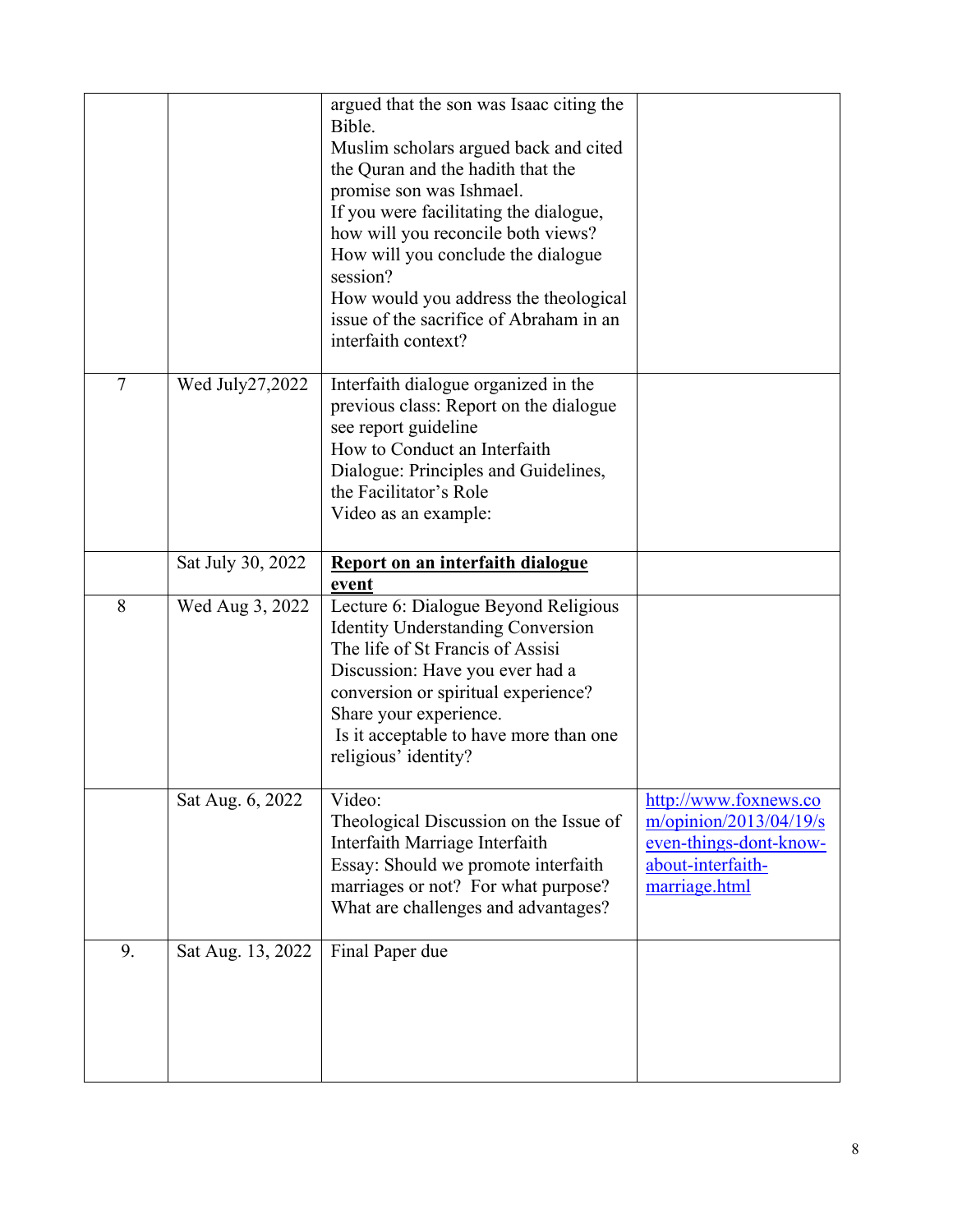### **VIII. BIBLIOGRAPHY**

Gideon and Goosen. *Bringing Churches Together an Introduction to Ecumenism.* Newtown, Australia: E. J. Dwyer, 1993. ISBN: 978-2825413488, \$25.00.

Tjorhom, Ola. *Visible Church-Visible Unity: Ecumenical Ecclesiology and The Great Tradition of the Church*. Unitas Books Liturgical Press, 2004. ISBN-13: 978-0814628737, \$12.76.

Barth, Karl, *The Church and the Churches*. William B. Eerdmans Publishing Company, 2005. ISBN-13: 978-0802829702, \$10.14.

Swidler, Leonard. *Toward a Universal Theology of Religion.* Faith Meets Faith Series. ISBN: 978- 0918954718, \$9.00.

Copeland, Luther E. *A New Meeting of Religions: Interreligious Relationships and Theological Questioning.* Baylor University Press, 1999. ISBN: 978-0918954718, \$39.95.

Smock, David R.. *Interfaith Dialogue and Peacebuilding.* United States Institute of Peace Press, 2002. ISBN: 978-1929223350, \$10.17.

Smith, Huston. *The World's Religions: Our Great Wisdom Traditions.* Harper Collins Publishers, 1991. ISBN: 978-006 1660184, \$10.22.

Rouse, Ruth and Stephen Charles Neill, eds. *A History of the Ecumenical Movement*: *1517-1948*, *Vol. I*, 3rd ed. Geneva: WCC Publications, 1986.

Fey, Herold E., ed. *A History of the Ecumenical Movement: 1948-1968, Vol II*, 2nd ed. Geneva: WCC Publications, 1986.

Bolen, Donald, Nicholas Jesson, and Donna Geernaert, SC, eds. *Towards Unity: Ecumenical Dialogue 500 Years After the Reformation: Essays in Honor of Monsignor John A. Radano*. New York: Paulist Press, 2017.

de Vries, Minke. *The Fruits of Grace: The Ecumenical Experience of the Community of Grandchamp*. Nancy S. Gower, trans. Eugene, Oregon: Pickwick Publications, 2017.

Slipper, Callan. *Enriched by the Other: A Spiritual Guide to Receptive Ecumenism.* Cambridge: Grove Books, 2016.

Denaux, Adelbert, Nicholas Sagovsky and Charles Sherlock, eds*. Looking Towards a Church Full Reconciled: The Final Report of the Anglican-Roman Catholic International Commission, 1983-2005 (ARCIC II)*. London: SPCK, 2016.

Kasper, Walter. *Martin Luther: An Ecumenical Perspective.* New York: Paulist Press, 2016.

Kone, Drissa. *The Greatest Values are Peace, Unity and Forgiveness: The Alternatives are Jihad Revenge and War*. The Edward Mellen Press, 2019. ISBN: 1-4955-0728-9, \$19.95.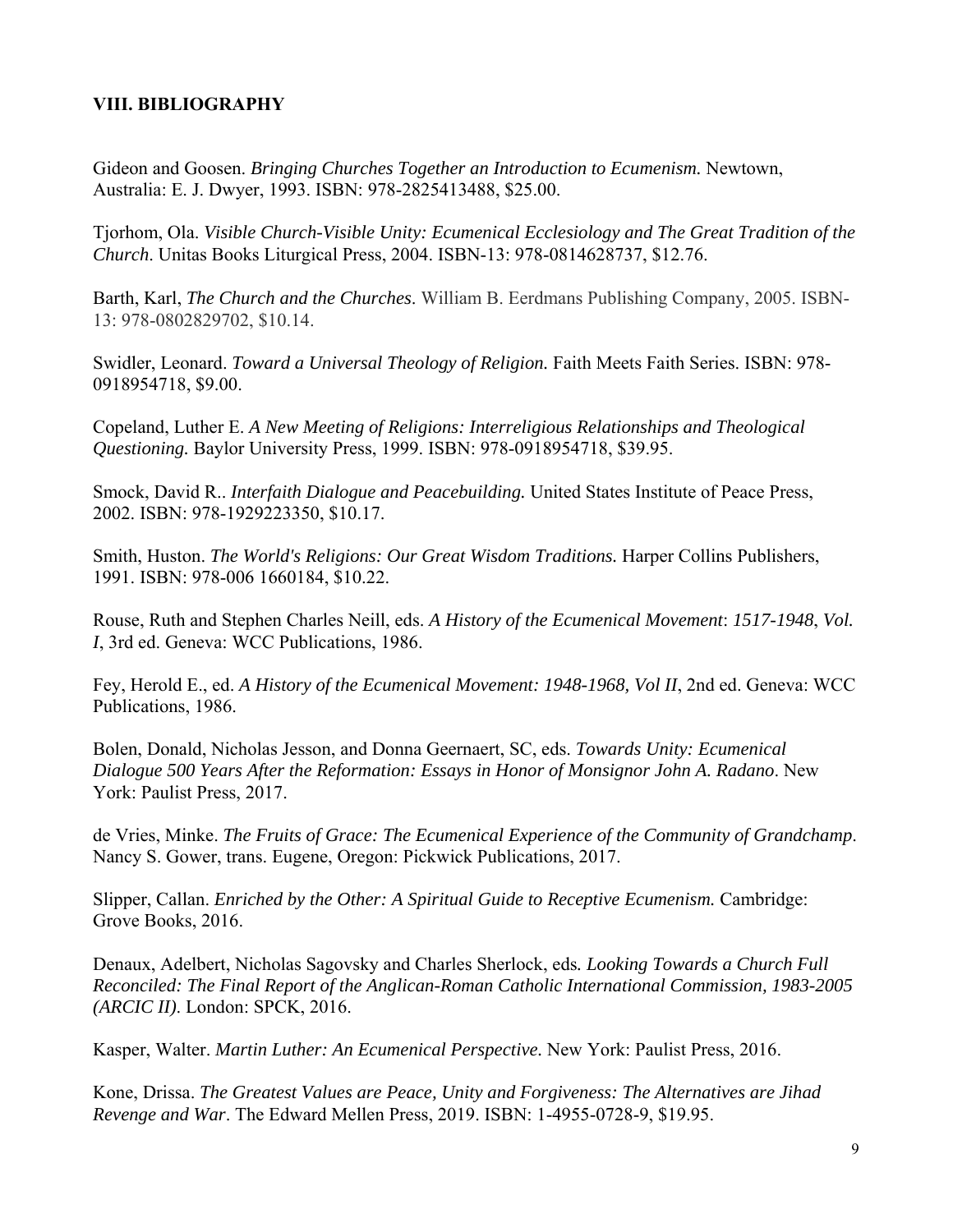Wood, Susan K. and Timothy J. Wengert. *A Shared Spiritual Journey: Lutherans and Catholics Traveling toward Unity*. New York: Paulist Press, 2016.

Joseph, M. P. *Theologies of the Non-Person: The Formative Years of EATWOT*. Palgrave MacMillan's Christianity of the World Series. New York: Palgrave MacMillan, 2015.

Chapman, Mark D. *The Fantasy of Reunion: Anglicans, Catholics, and Ecumenism, 1833-1882.* New York: Oxford University Press, 2014.

Chryssavgis, John, ed. *Dialogue of Love: Breaking the Silence of Centuries*. New York: Fordham University Press, 2014.

Lorke, Mélisande and Dietrich Werner, eds. *Ecumenical Visions for the 21st Century: A Reader for Theological Education*. Geneva: World Council of Churches, 2013.

Radano, John A., ed. *Celebrating a Century of Ecumenism: Exploring the Achievements of International Dialogue in Commemoration of the Centenary of the 1910 Edinburgh World Missionary Conference.* Grand Rapids: William B. Eerdmans, 2012.

Collins, Paul M. and Barry Ensign-George, eds. *Denomination: Assessing an Ecclesiological Category*. London: T & T Clark, 2011.

Borght, Eduardus Van der. *The Unity of the Church: A Theological State of the Art and Beyond*. Studies in Reformed Theology. Leiden: Brill, 2010.

Putnam, Robert D. and David E. Campbell. *American Grace: How Religion Divides and Unites Us*. New York: Simon and Schuster, 2010**.** 

|                                                 | Course                                                                                                                    | Course                                                 | Course                                                                               | Course                                                                                                                                   | Course outcome 5                                                            |
|-------------------------------------------------|---------------------------------------------------------------------------------------------------------------------------|--------------------------------------------------------|--------------------------------------------------------------------------------------|------------------------------------------------------------------------------------------------------------------------------------------|-----------------------------------------------------------------------------|
| Course<br><b>Assignments</b>                    | outcome 1<br>Gain an<br>historical and                                                                                    | outcome 2<br>Can dialogue<br>about doctrinal           | outcome 3<br>Can articulate                                                          | outcome 4<br>Have a deeper<br>understanding                                                                                              | Have developed more<br>fully their own                                      |
|                                                 | theological<br>understanding<br>of the<br>development of<br>the ecumenical<br>movement and<br>Christian<br>unity/disunity | issues in an<br>ecumenism and<br>interfaith<br>context | key points of<br>their theology<br>in an<br>ecumenical in a<br>dialogue<br>situation | of the legacy of<br>the<br>Reformation<br>and the<br>changing<br>context for<br>mission in a<br>global and<br>ecumenical<br>church today | ecclesiological<br>identity within an<br>ecumenical and<br>interfaith ethos |
| <b>Assignment 1</b><br><b>Weekly Discussion</b> | $\mathbf X$                                                                                                               |                                                        |                                                                                      | X                                                                                                                                        |                                                                             |

#### **Summer 2022 Ecumenism and Interfaith**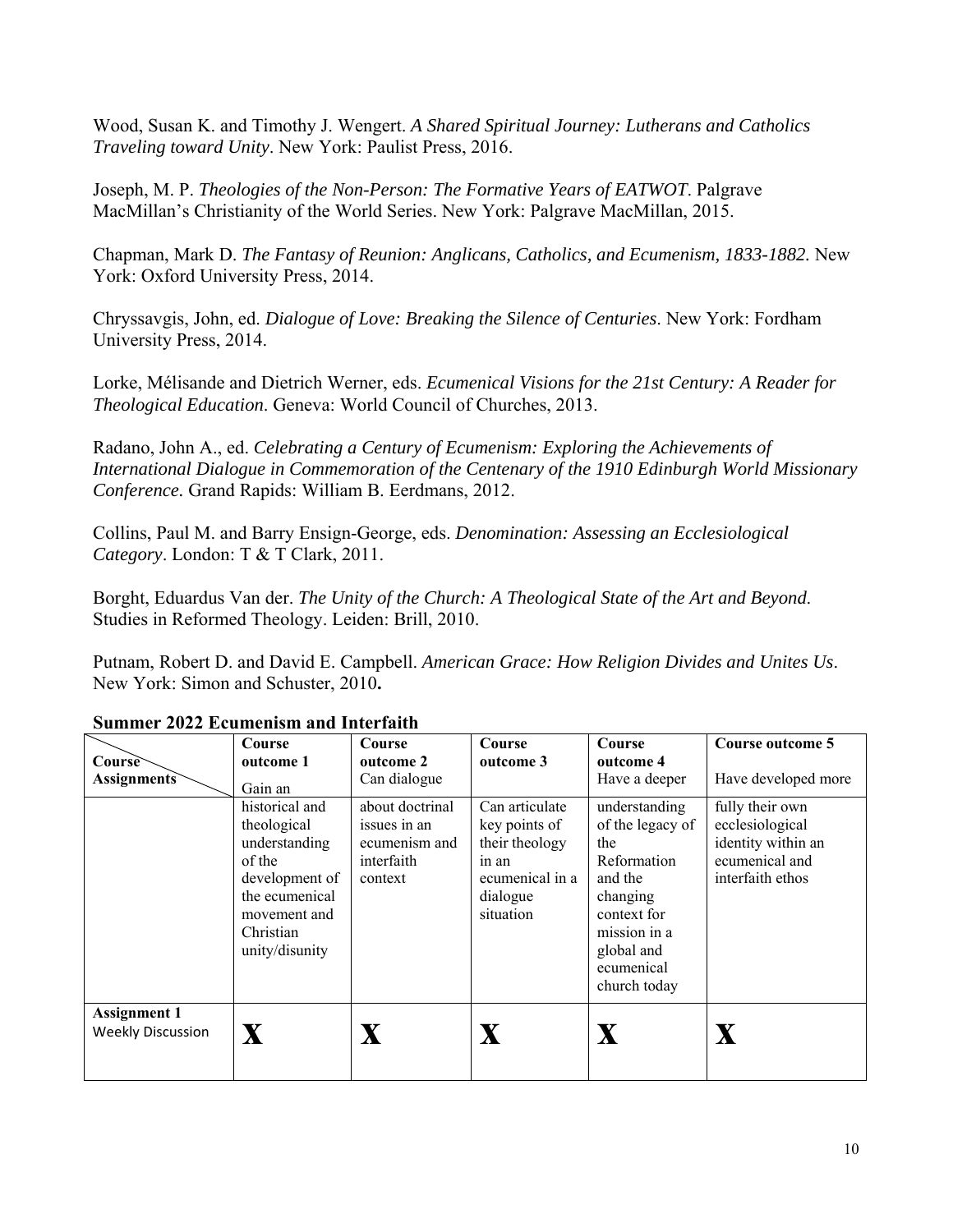| <b>Assignment 2</b><br>A report on an<br>interfaith event                                                                      | $\mathbf X$  | $\mathbf{X}$              | $\mathbf X$ | $\mathbf X$ | $\overline{\textbf{X}}$ |
|--------------------------------------------------------------------------------------------------------------------------------|--------------|---------------------------|-------------|-------------|-------------------------|
| <b>Assignment 4</b><br><b>Weekly Essay</b>                                                                                     | $\mathbf X$  | $\boldsymbol{\mathrm{X}}$ | $\mathbf X$ | $\mathbf X$ |                         |
| <b>Assignment 6</b><br>Final Paper (10-12<br>pages) on a topic<br>decided by student<br>in consultation with<br>the professor. | $\mathbf{X}$ |                           | $\mathbf X$ | $\mathbf X$ |                         |

**Final Paper Grading Rubric:** This explains how papers are evaluated and points are earned for different levels of proficiency. To earn a good grade, study this rubric. Make sure that your paper includes all its elements and meets all the criteria.

|                      | Outstanding      | Proficient      | <b>Needs</b>   | Not evident    | Value    |
|----------------------|------------------|-----------------|----------------|----------------|----------|
|                      |                  |                 | Improvement    |                |          |
| <b>Main Elements</b> |                  |                 |                |                | Total=60 |
| 1. Theological       | Theology of      | <b>Biblical</b> | Unclear        | Coherent flow  | 15       |
| content              | ecumenism        | understanding   | discussion     | of thought     |          |
| 2. Challenges of     | Description of   | The             | Description of | N <sub>o</sub> | 15       |
| ecumenical and       | the context      | understanding   | common         | understanding  |          |
| interreligious       | (diversity)      | of vision and   | ground         | of             |          |
| studies              |                  | mission         |                | "spirituality" |          |
| 3. Application       | Challenges in    | Problems are    | Practical,     | Analysis of    | 20       |
| of theological       | creating a       | discussed but   | innovative     | your           |          |
| principles in        | context to       | analysis is     | ways of        | willingness to |          |
| ministry             | teaching/practic | weak            | creating       | form           |          |
|                      | ing ecumenism    |                 | awareness of   | ecumenical     |          |
|                      |                  |                 | crisis         | groups         |          |
| 4. Your              | Your opinion     | Rationale       | Your view is   | Lack of        | 10       |
| personal             | backed by your   | behind your     | weakly         | documentation  |          |
| analysis             | theological and  | understanding   | argued         | for your       |          |
|                      | scriptural       |                 |                | opinion        |          |
|                      | understanding    |                 |                |                |          |
| General              |                  |                 |                |                | Total=40 |
| Criteria             |                  |                 |                |                |          |